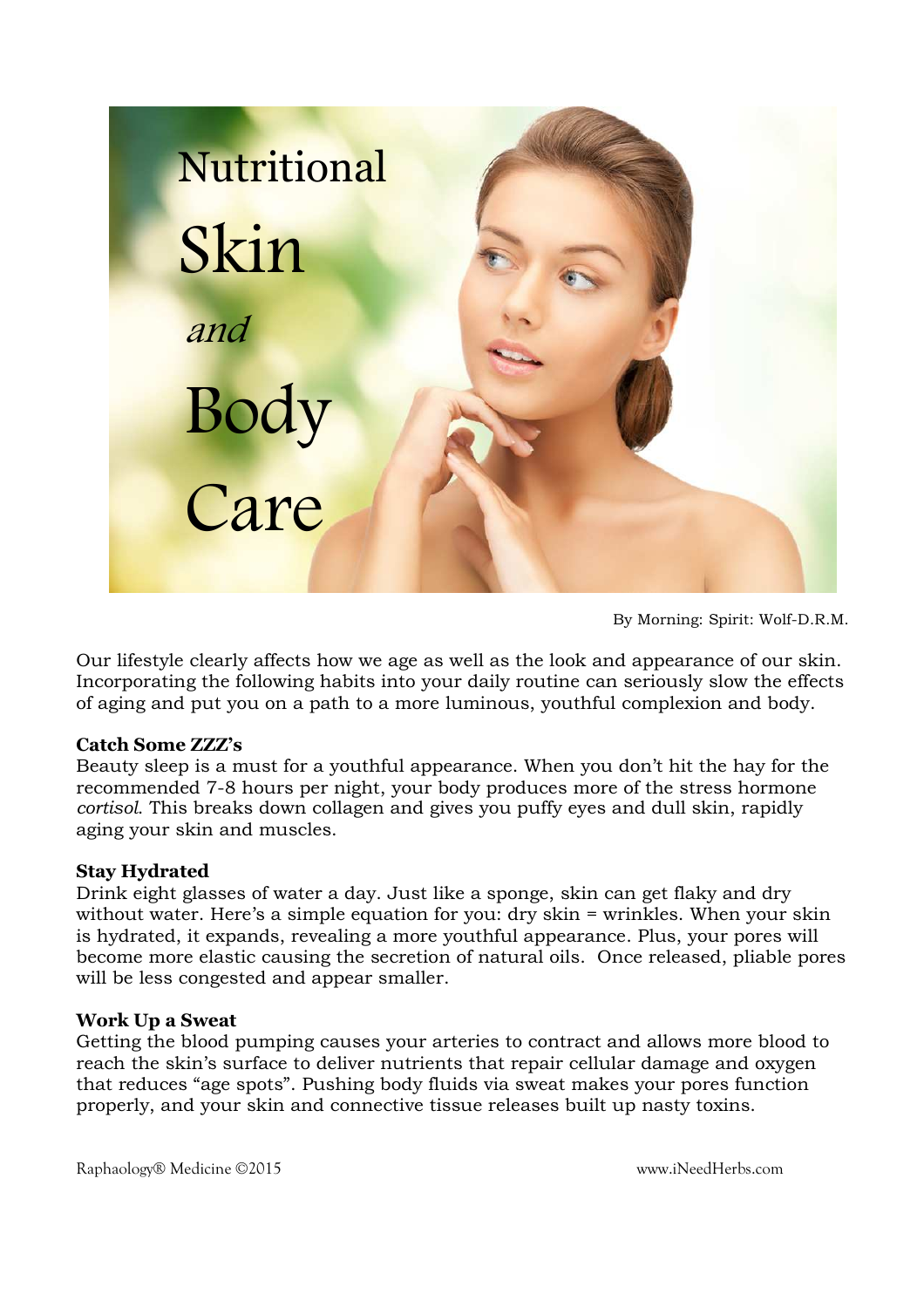### **Find some Zen**

In addition to the negative effect cortisol can have on your skin that can happen with lack of sleep, adding another layer of stress to the situation with worrying over time, money, job, relationships, or health makes it all the worse, further increasing the body's cortisol levels. By achieving a more relaxed state our bodies produce chemicals that counter these harmful stress hormones. Start by making an effort to de-stress for as little as five minutes a day and work your way up from there, as needed. Simply, lie on your back, shut your eyes and breathe deeply.

### **Eat Your Peak Greens**

Our mothers were right. Who knew consuming leafy greens would make you glow? All those vegetables contain beta carotene which repairs and renews skin from the inside out. Plus, they are a great source of vitamins, minerals and age-fighting phytochemicals.

### **Feed Your Cells**

Take skin repair to the next level by incorporating **L-lysine** to feed connective tissues that reduce wrinkles, Amino Acid Complex to build better quality skin and muscle proteins, and adding an antioxidant supplement, such as Cell Power, to your regimen. Antioxidants combat aging on the cellular level by not only protecting against free radical damage but increasing cell turnover. By enhancing the regenerative qualities, you'll reveal a younger you!

### **Say No to Joe**

Coffee — can't live with it, can't live without it. You can live without the dehydrating, acidifying, and energy draining properties that coffee produces – that is unless you're drinking **Papua New Guinea coffee**. Papua New Guinea coffee is the only alkalizing coffee bean, and it pulls toxins into the colon to be flushed out – but limit yourself to the moderation of just one cup in the morning. Dandy Blend is a great substitute to help you accomplish this.

# **Collagen and Skin**

It makes up 65% of our total protein. Although it is the largest and most abundant protein that our bodies produce, its production slowly diminishes as we age when we become fatty acid and mineral deficient. Staying hydrated, well nourished with fresh fruit, vegetables, vegetable sourced proteins, good quality fatty acids (extra virgin olive oil and avocadoes), and whole grains, nuts, seeds, and sprouts insures that we maintain our ability to make collagen.



Raphaology® Medicine ©2015 www.iNeedHerbs.com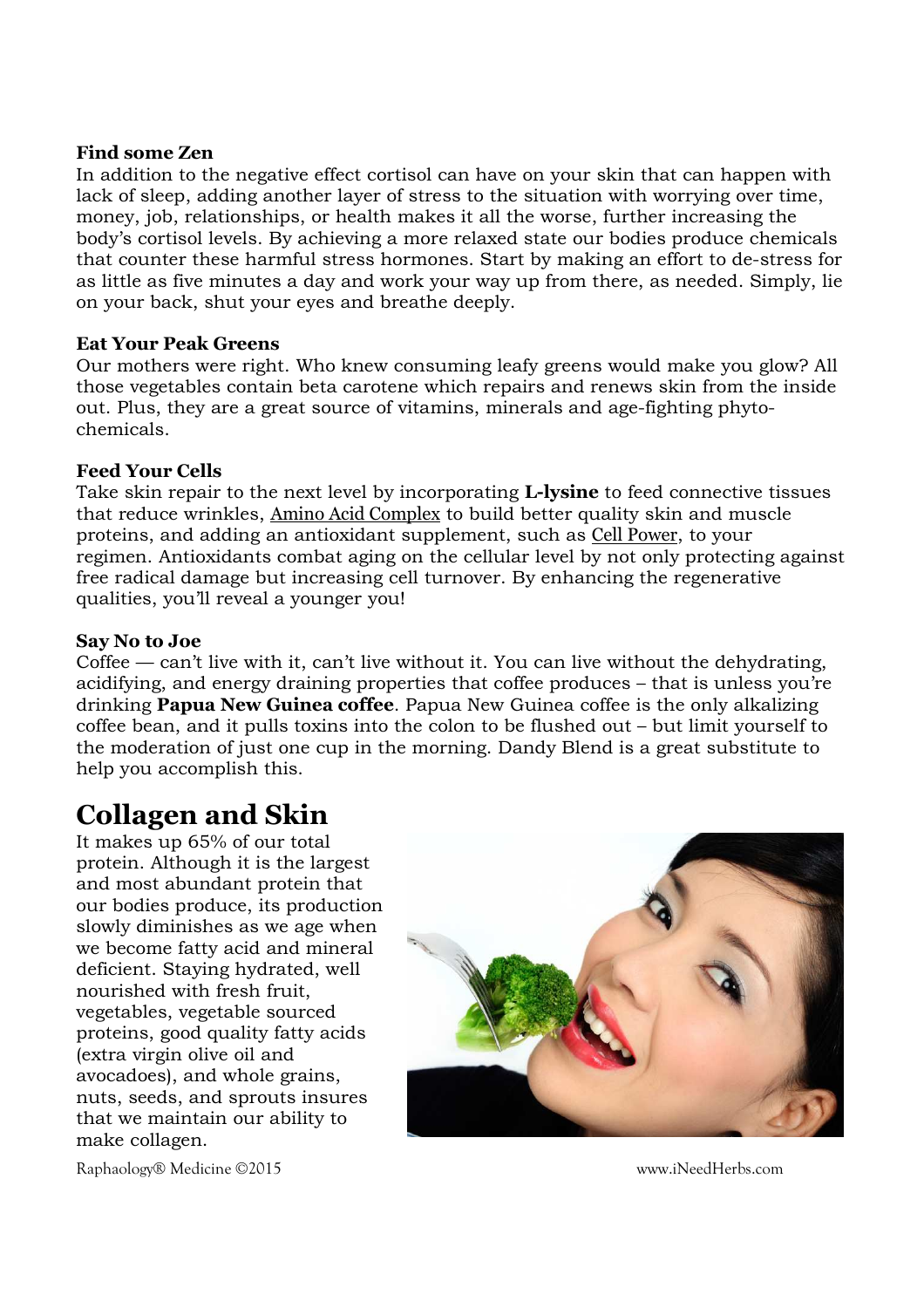When the collagen molecule production slows down it appears in the form of every woman's nightmare – wrinkles and sagging skin. Since all of our bodily structures are made out of collagen connective tissue it seems like a no-brainer to aid its production with the help of a daily supplement. Try increasing the enzyme cycle of energy to produce and feed cells with Digestive Enzymes, and adding intelligent microbes, such as Probiotics to your microbiosphere that takes care of cellular toxins, waste, and debris while enhancing immunity and anti-aging capability.

Getting positive results with topical products largely depends on what type of collagen you've chosen. Don't bother with commercially produced topical toners – they contain preservatives and emulsifiers that keep them from being absorbed into the cellular nexus of skin. And most anti-aging serums or creams produce little to no difference in the appearance of your skin due to collagen's too-large molecular size, making it unabsorbable.

Now let's talk supplements. B-Complex, Grass-C, and White Willow all active collagen production, feed cell growth cycles, and nourish skin cells on a micro and macro level. Then using organic, small batch, whole plant, naturally preserved skin and body care products can really work because the large molecule is broken down into low molecular weight peptides that can now be readily absorbed by your body.

# **Choosing the Right Oil For Your Skin**



Choosing the right oil for your skin issue can be difficult. Many of the common skin problems can be treated with natural products, particularly oils, but which one is the best, the most recommended for each and every skin issue? Here's a quick guide to help you choose the right oil for your skin type and issue.

## **Aging: Apricot Kernel Oil**

If you are looking for a natural alternative to slow down the aging process, Apricot Kernel oil is likely your best choice. Apricot Kernel oil

is truly an anti-aging elixir by virtue of its high laetrile (B17) content. Laetrile is not only a powerful anticancer agent, it feeds the pineal gland which regulates and slows down the aging process and stimulates more collagen production, as well as melatonin, the anti-aging hormone. This one product alone can promote more youthful skin and improve the appearance of scars, stretch marks, sun damage, wrinkles, and fine lines.